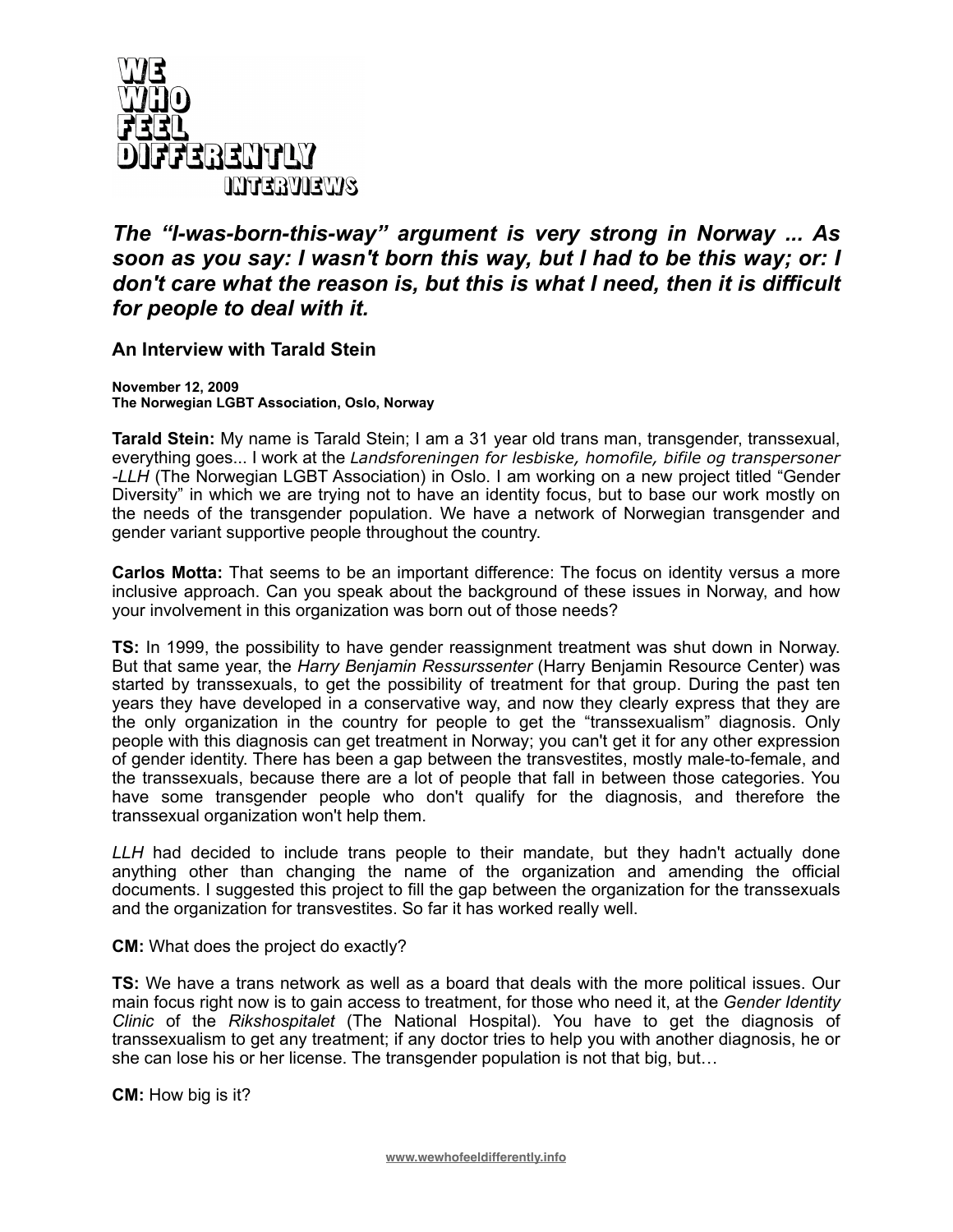

**TS:** Judging from international surveys, transgender people are one percent of the population. Within this group, you have transvestites who don't have a need for surgery or any treatment at all, and you have the transsexuals who want everything, including castration. In Norway you have to be castrated to have your legal gender changed.

We also work with anti-discrimination projects. There is a new law coming in a couple of years, and we are working to get that law to be as transgender-friendly as we can. We also do some individual coaching and the network is working as a social space, too, because a lot of our members have not met any transgender people before, and there are no other spaces of this kind, where people can share experiences and receive advice.

**CM:** Historically, what has been the experience of being trans in Norway?

**TS:** It is very diverse. I will start with the transsexuals, because it is easier to find documentation for the experiences of transsexuals.

**CM:** Before you do that, could you explain to me what is a transsexual as opposed to a transgender person?

**TS:** If categories were necessary, then I would have two: Transgender people in need of treatment, and transgender people who don't have a need for treatment.

**CM:** And what does treatment mean?

**TS:** It means hormone treatment, surgery, hair removal (for male-to-female) and castration. At the *Gender Clinic* you have to say that you want to be castrated to be considered for treatment. If you just want hormone treatment, then you have no options. You could lie and say that you want the whole "package," but they might not believe you.

**CM:** Why? What is the meaning of keeping the genitals?

**TS:** It means you are not "real" in their view.

**CM:** Why is that attitude? Is it a political strategy?

**TS:** I think it is political. I think they are actually deciding what makes a man and what makes a woman. But they don't see it as political, and since it is a medical issue, we have a hard time getting the politicians to recognize this as a political issue. It is typical of all hegemonies to see their point of view as the only possible or natural way, but our members have different experiences. I believe it is not the genitals that make gender.

**CM:** Before I interrupted, you were speaking about the experience of being transsexual in Norway...

**TS:** It wasn't possible to get treatment in Norway before 1960. I think the first operation was done in 1967. In order to get the surgery you had to be heterosexual: If you were a trans man, you had to be attracted to women and vice versa. You couldn't have kids, and it helped if you had a really bad childhood. Even though they did away with these criteria formally, they are still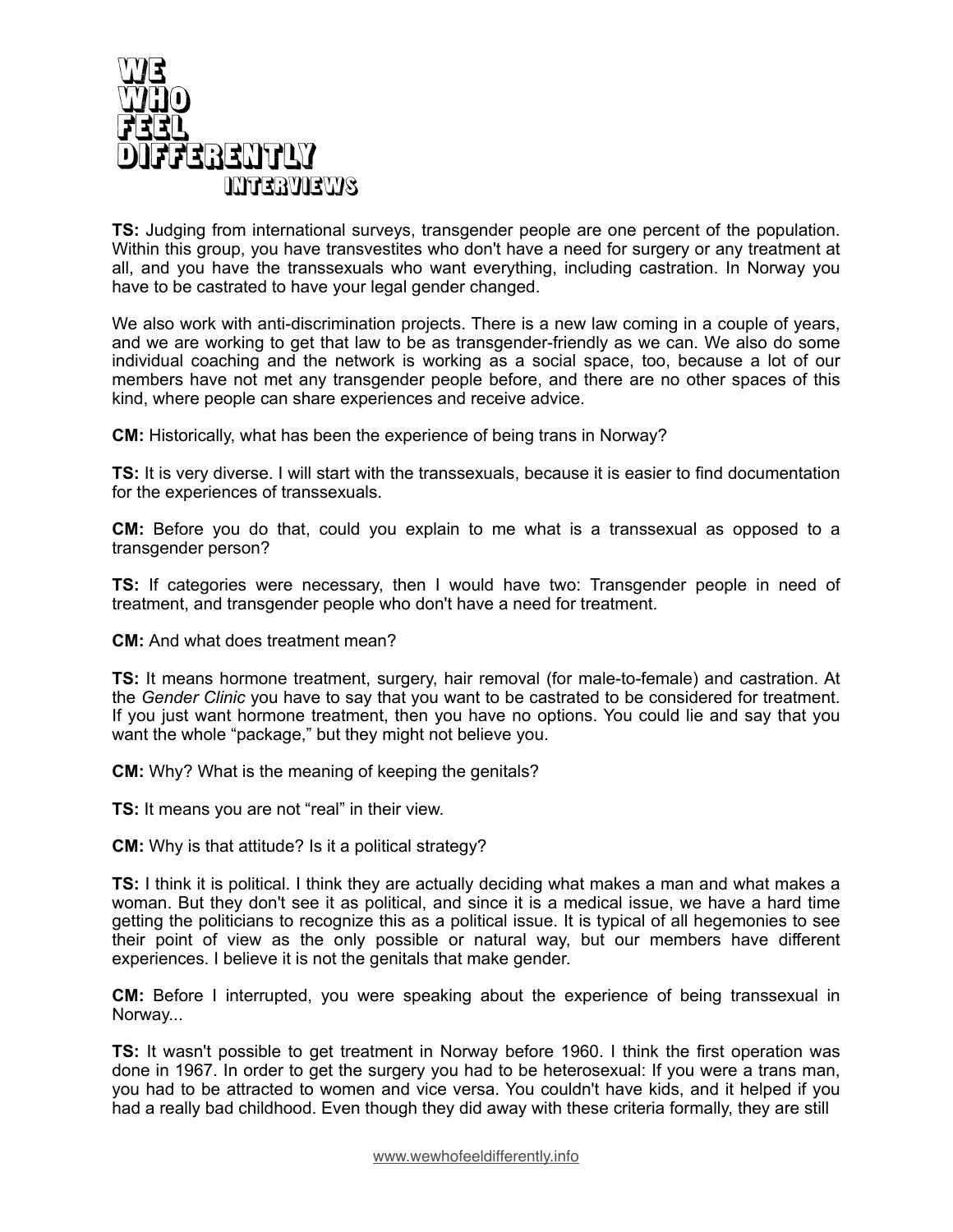

there, I think. Some of our members say they have been rejected partly because they are gay, partly because they have kids, etc. Besides, there is a new rule: You can't access treatment if you are over 30. But there is no documentation about this, we know if from our member's experiences. I have heard that in some countries the longer the history of trouble you have, the easier it gets. In Norway it is not like that. Within the organization for the transsexuals in Norway, they don't want to call themselves *transsexuals*. They are people who get the diagnosis of transsexualism; they are ordinary men or women. You can't be both, according to them.

**CM:** Is there any legal protection for transgender people?

**TS:** No. A few years ago they established that transsexuals who had gone through treatment, who were castrated, could be included in the anti-discrimination legislation under gender. But it is more common to suffer discrimination before you reach the castration stadium. And the people who don't seek any treatments, who don't want it or can't have it at the moment, don't have any protection.

**CM:** What is the equivalent of the castration stadium when the case is female-to-male?

**TS:** Removal of the ovaries. That is the difference between castration and sterilization. In castration, the reproductive organ is actually removed.

**CM:** Are there any reports of high levels of discrimination based on gender identity?

**TS:** We don't have any reports. There have not been any surveys. It is kind of frustrating.

**CM:** It seems like the situation is a little bit precarious in terms of the scope of action.

**TS:** Yes.

**CM:** Norway has been so proactive in terms of gay, lesbian and bisexual rights. Why is the transgender issue a late bloomer?

**TS:** I tend to blame the organization for transsexuals, because they have been very strict on separating transsexuals from LGBs, or even transvestite or transgender people.

**CM:** Why?

**TS:** Transsexualism has nothing to do with sex, according to them. Basically they are right, but I think we had to focus on reality and not words.

**CM:** What is that reality?

**TS:** We have a possibility to be under the umbrella of LGBT: We have the support of *LLH;* a quite well organized organization all over the country. There is also the fact of the coexistence of gayness and transsexualism. The members of our transgender network are mostly gay transsexuals who were allowed treatment some years ago, when the rules were not as strict as they are today. We also have people who have been denied treatment partly because of their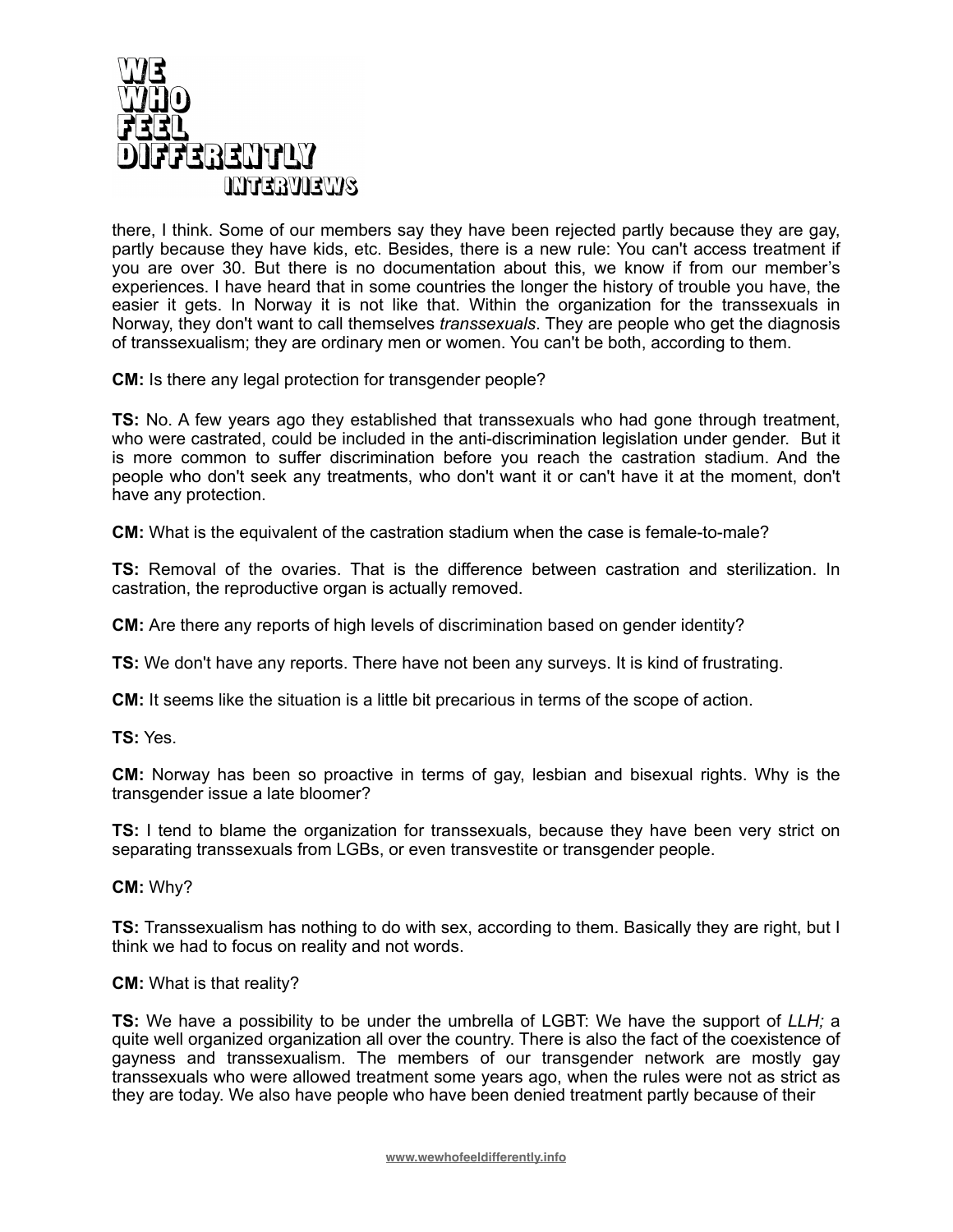

sexual orientation, and that makes it easier to be in the *LLH* and to be a part of the LGBT community. When people are discriminated, it is mostly because of their gender expression: Because a man is too feminine or a woman too masculine. That is the basis for the work we do here. We are working with actual experiences: This is happening, this has been done, and we have to do something about it. We don't focus on the identity of the people who get discriminated, because in our transgender network, for example, each member has a different identity; and so far we have thirteen members.

**CM:** It seems like the philosophy of the *Harry Benjamin Resource Center* is very heteronormative, isn't it?

**TS:** Yes.

**CM:** Is this a political strategy to attain the possibility of having full treatment? In other words, is this attitude a response to the cultural demands of society?

**TS:** No, I don't think so. First of all, let me explain that we have the *Harry Benjamin Resource Center*, the organization for transsexuals, and then we have the *Gender Clinic* and there is close cooperation between them. And it seems to me that the *Harry Benjamin Resource Center* is responding to the *Gender Clinic*'s view of gender. Whereas my experience out in society is that most people are not trans-phobic, they just don't know anything about it, they are also very frightened to ask questions, because the *Harry Benjamin Resource Center* has focused so much on words. First they were transsexuals, then they became *transkjønn,* which is literally a translation of transgender, but in their view it means transsexual, without the sexual part. Therefore, everyone got confused and now they are just ordinary men and women with stories that are *a little bit* different. That is how they see themselves. My impression is that most people are very confused, and that is why I am not so interested in the words we use, but in how they work.

**CM:** What is the medical discourse, in terms of physical and mental health, which has informed the *Gender Clinic* and the *Harry Benjamin Resource Center*?

**TS:** I am not sure how it was in 1960s-80s, but the *Gender Clinic* today consists of one psychiatrist, several psychologists, and the main staff, the people fully employed by the clinic. Then you have the surgeons and a social worker that work part time. The psychiatrist is the leader of the clinic, so the discourse is very psychiatric, and I find it has a strong psychoanalytical influence. It is very focused on your story; the coherent story from childhood up to the present. It should be a linear and consistent story, not broken in postmodern fragments.

**CM:** Is that story seen as constitutive of your condition?

**TS:** Yes.

**CM:** So it is not a biological discourse.

**TS:** They are trying to find something biological. The psychiatrists are doing some research on teens. One of our members told me that he was asked to participate in a research project, where they would take a sample of blood from him and from his relatives. He said he had a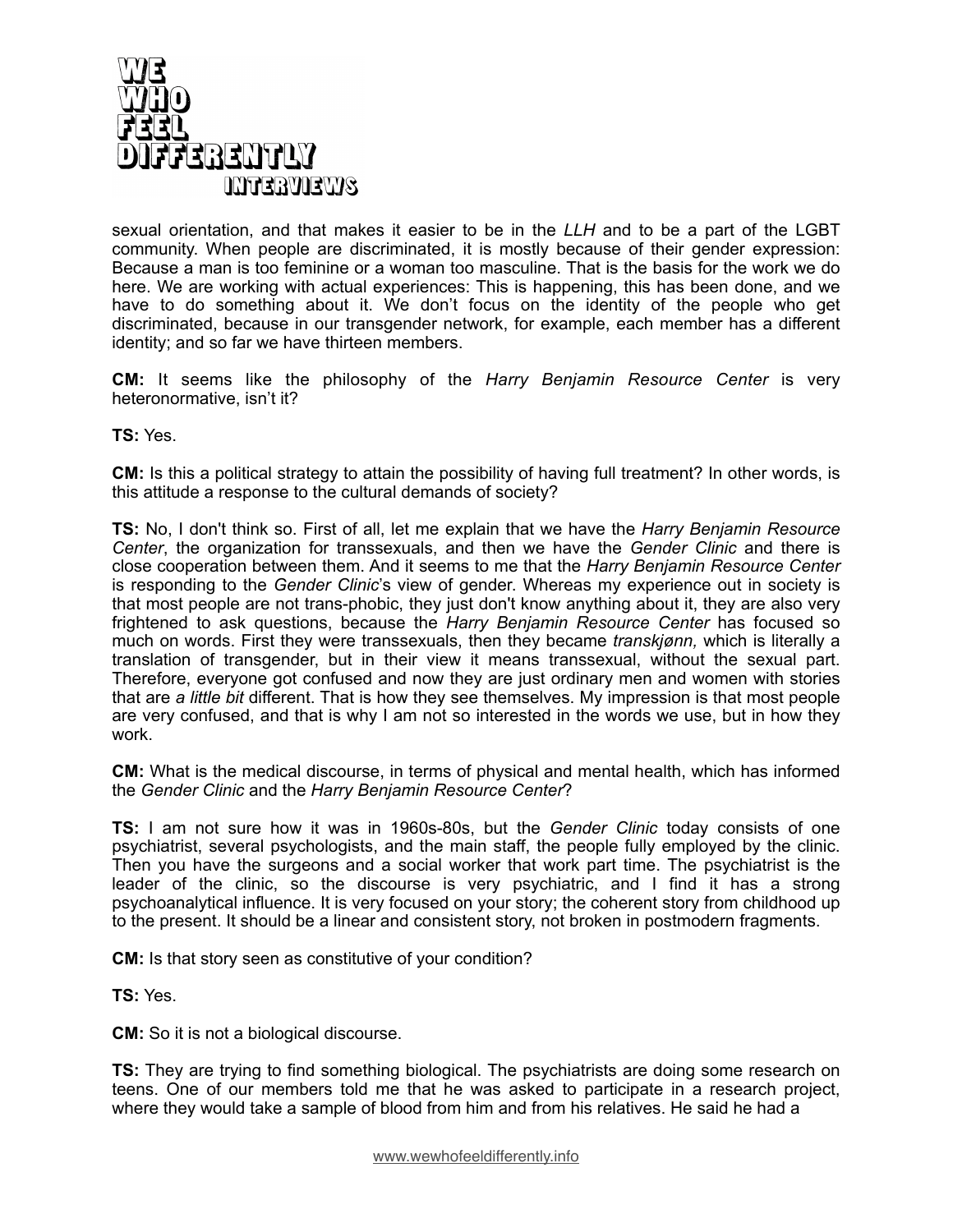

lesbian aunt and maybe a gay grandparent. It seems like the idea is that if you combine lesbian and gay genes in a large enough amount, you will have a transsexual. I think that is kind of scary. Even if they found a biological ground for transsexualism, I think there is always going to be variation, someone outside the "boxes." And it is important that people get help, no matter how their genes look.

**CM:** Have you personally had an experience at the *Gender Clinic* or at the *Harry Benjamin Resource Center*?

**TS:** Yes, at both.

**CM:** Would you mind sharing your experience with me, if it is not too personal?

**TS:** I started going to the *Gender Clinic* in the fall of 2006. The first year, I had a psychologist who was gay and really nice, I liked him. He recommended that I got a diagnosis and received treatment, but you had to clear it both with the psychologist and the psychiatrist. However, he resigned from his job just after writing in my journal that he would recommend treatment. Then I saw the psychiatrist. She hadn't read my journal, and she was really surprised to hear that I had a kid; I have a daughter. She is 5 years old now. She said that I should recognize the birth as a rape of my own body. I don't think it is healthy to think of it that way. I don't think it does any good, so I didn't.

**CM:** You needed to officially recognize that?

**TS:** Yes. I had to say it, that was how I should feel, and I said no.

**CM:** Was having a baby a conscious decision?

**TS:** No. It was kind of an accident...

**CM:** But you made the decision to keep the baby.

**TS:** Yes. And although I would not do it again, and I would not recommend it to any trans man, I don't think it ruined me in the way a rape could. Besides, something good came out of it, because it made me realize that I actually had a body and I had to do something about it. And I have my daughter, and she is wonderful. Working in an LGBT organization, I know that the first reaction many lesbians and gays get from their parents has to do with the fact that they won't have grandchildren. So, I kind of feel that I have done my part...

**CM:** If we may return to this need for you to recognize that giving birth was a rape of your own body... Where does that come from in terms of the psychological discourse?

**TS:** From their perspective it is the only explanation for a trans man giving birth. If you are a transsexual you have to hate your body, you don't use your sexual organs... This actually contradicts everything or almost everything I believe in.

**CM:** What happened once you decided not to recognize this as rape? You could not be treated?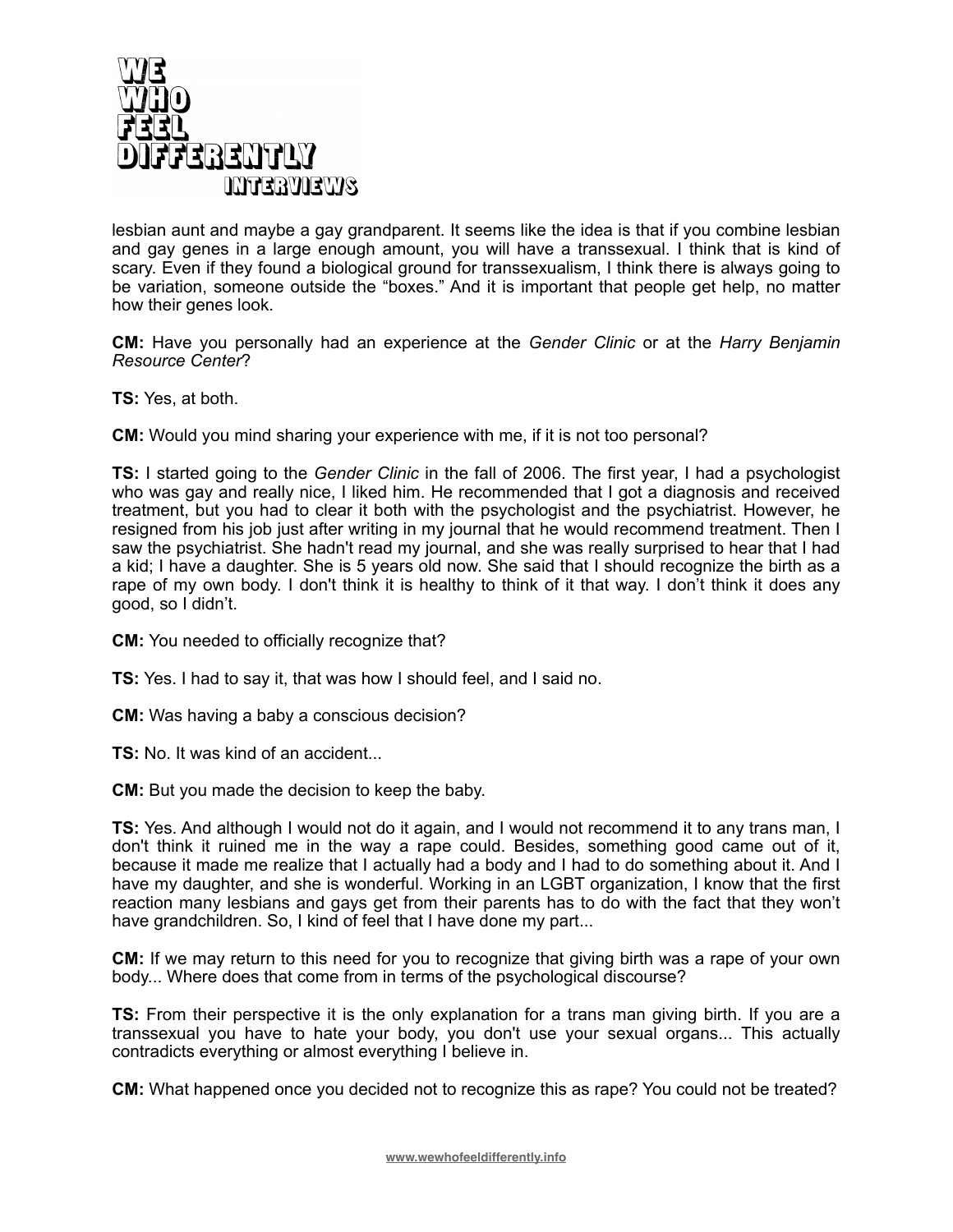

**TS:** I think my decision contributed to the rejection, but there is also the question of me being gay. The psychiatrist also told me that she would really recommend that I had sex with a woman, and I also refused to do that. I don't find women attractive. I think the testosterone might have changed something there. I might be actually bisexual, but I am mainly attracted to men. I tried to tell her that I don't know any woman who would volunteer to have sex with a man who will close his eyes because he doesn't want to admit that he is having sex with a woman, but she didn't listen.

**CM:** So if you are an uncategorized trans person, you don't get the possibility of being treated?

**TS:** Correct. They also have a division between what they call "early onset" and "late onset." "Early onset," means something like screaming at birth, while putting your head out of your mother: "I am a boy, I am not a girl even if you think so." As soon as you learn to speak, or as soon as you see that there is a difference between the sexes, you should tell someone, or you should at least remember that you thought about it and very strongly wanted to be the other sex; because the *Gender Clinic* only believes in two genders.

**CM:** Did you approach the clinic because you wanted to have this operation?

**TS:** Yes. I actually wanted the whole "package." I got hormones.

**CM:** And they don't give you the whole "package" because to their eyes you are uncertain, because you might regret the decision?

**TS:** Yes, and I think that would be okay if I were 15, but I really think I am old enough to know and to decide for myself.

**CM:** Is that a final word, or can you appeal?

**TS:** I tried to appeal, but it didn't work out. I got rejected. They told me I could come back in 5 or 10 years, but I can't see how that would change anything. I won't have a new childhood, a worse one, and I couldn't go back in 5 years and lie about all the things I should have lied about in the first place. I don't think that would work out, and I am not a good liar. According to the law, patients have the right to a second opinion, but that excludes people with a rare diagnosis, and transsexualism is a rare diagnosis. Additionally, the *Gender Clinic* is the only place recognized as having expert knowledge in Norway.

**CM:** Has your personal experience motivated your political work?

**TS:** Yes.

**CM:** In what way?

**TS:** First, I wanted to get to know other people with similar experiences, because one of the first things that I realized was that I was not the only person here, and that nurtured the belief that I could do something. If it had been just me, I would have had to deal with it somehow, but I saw that there were more people being rejected. In January, a trans woman in Trondheim actually cut off her testicles at home in the bathroom after being rejected at the *Gender Clinic*. This is an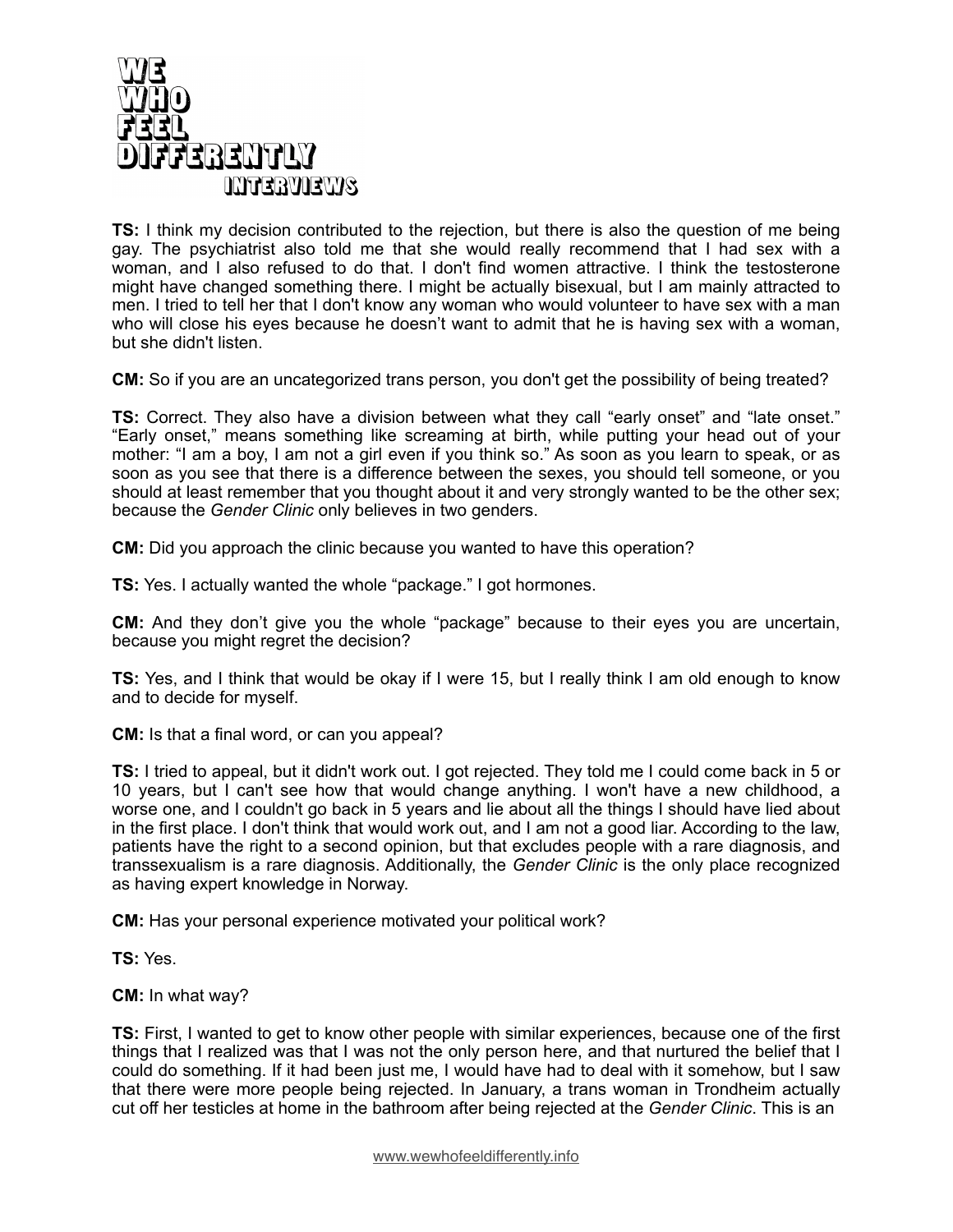

extreme story: She just removed the part that was giving her trouble. And there are also the suicides. Not everyone has a supportive family, and usually trans people don't have many friends: A lot of transgender people isolate themselves because they are not being recognized by anyone. After one of my first meetings with the psychiatrist she told me that I was so resourceful and intelligent that I would make it without treatment anyway, something I didn't like. But I think she might be right.

**CM:** Did you approach the *LLH*?

**TS:** Yes. I spoke a little about it when I published my book of poetry, because it is about my experiences as a trans man, and that is what the media attention focused on.

**CM:** Not in the poetry.

**TS:** Not that much... (Laughter)

**CM:** You have sketched a grim picture: There is really no recognition unless you abide by the categorical gender binary.

**TS:** Yes, but I think most of the people in need of treatment either don't feel that they are lying or have to lie at the at the *Gender Clinic* or they are actually lying. My guess is that about 60 percent of the people in need of care actually get it.

**CM:** You are a minority.

**TS:** Yes, I think so.

**CM:** What is the experience in other countries? Are you aware of situations in which it is less categorical?

**TS:** Yes. Sweden is better than Norway. It is not perfect, but it is better, and the work for transgender rights has developed a lot more over there. I think the UK is not so narrow minded either.

**CM:** In the case of Sweden, what makes it better? Is it more inclusive?

**TS:** Yes. You are not too old at 30 to get treatment in Sweden.

**CM:** How old do you have to be in Norway?

**TS:** Over the age of 18 and under 30. I met a trans woman here who told me that she was 25, and she was told: "You are not getting any younger, are you?" Are you old at 25?

**CM:** Can you try to analyze, from your experience and perspective, this categorical way of thinking?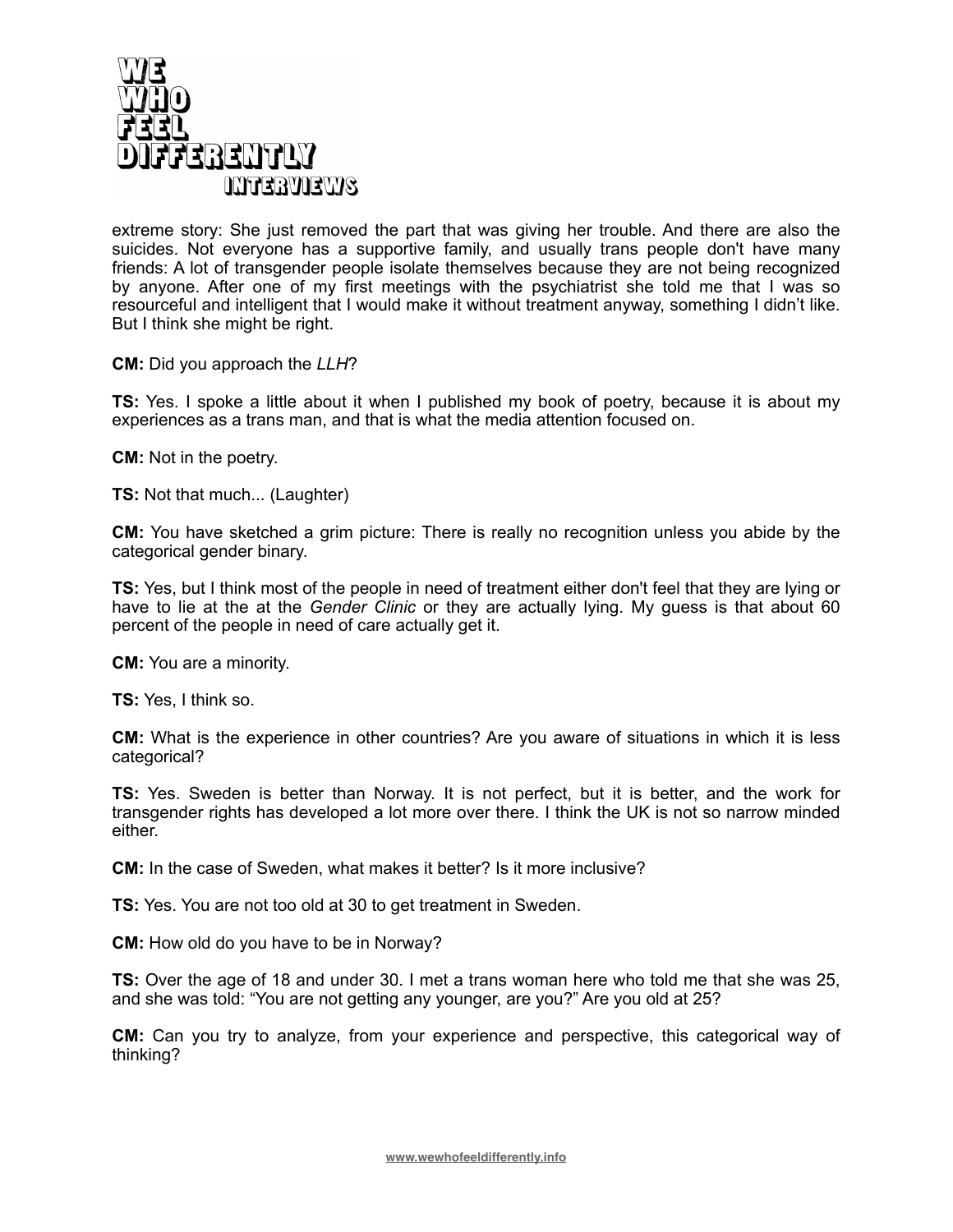

**TS:** First, it is very difficult to get transgender rights recognized as human rights or as a question of rights at all, because it is a medical issue. If it is a medical issue, then it has nothing to do with human rights…

**CM:** Because human rights are social issues?

**TS:** Yes.

**CM:** But the relationship between the medical and the social, in this case, seems to be completely intertwined.

**TS:** Yes, and history should have taught us that things are not that simple. I think it has to do with people feeling that they don't know enough to have a view, and it is easy to say it is too complicated and it is a medical issue...

**CM:** But who is at the head of this decision? Is it a trans person leading the medical and psychological discourses?

**TS:** No, at the *Gender Clinic* there are no transsexuals. The members of the *Harry Benjamin Resource Center* are transsexuals, but most of them were in the middle of treatment when the service was shut down in the late 90s. It seems like they have forgotten how it felt to be at that stage, in the middle, or to be an object of categorization. A lot of people that went to the *Gender Clinic* and had to fill out a form with really intimate questions or had to answer them to a psychologist: "Whom are you attracted to? How do you have sex? How do you feel about your genitals? How do you use them?" These people were really pissed off. And from the way the questions are asked, you can tell they don't want to know or learn about diversity. All they want to know is if you fit in their narrow table.

**CM:** It seems like it is the same logic of wanting to define the homosexual identity as straightforward. That is why the bisexual person is often questioned.

**TS:** Yes. There are a lot of common issues. The *problem* with bisexuals, from a gay normative point of view, is that they are not stable. They can't say: I was born this way. The "I-was-bornthis-way" argument is very strong in Norway and in many other countries. As soon as you say: I wasn't born this way, but I had to be this way; or: I don't care what the reason is, but this is what I need, then it is difficult for people to deal with it.

**CM:** The *LLH* is a social organization. But, is it your goal to also influence the legislative through the social projects that you are developing?

**TS:** Yes, in time. I think it is quite a long way to go, but I hope so.

**CM:** It appears to me that it is an issue of leadership. If the leadership is hegemonic, then you might be in need of a restructuring of that leadership.

**TS:** Yes.

**CM:** Do you envision yourself as a leader in that way?